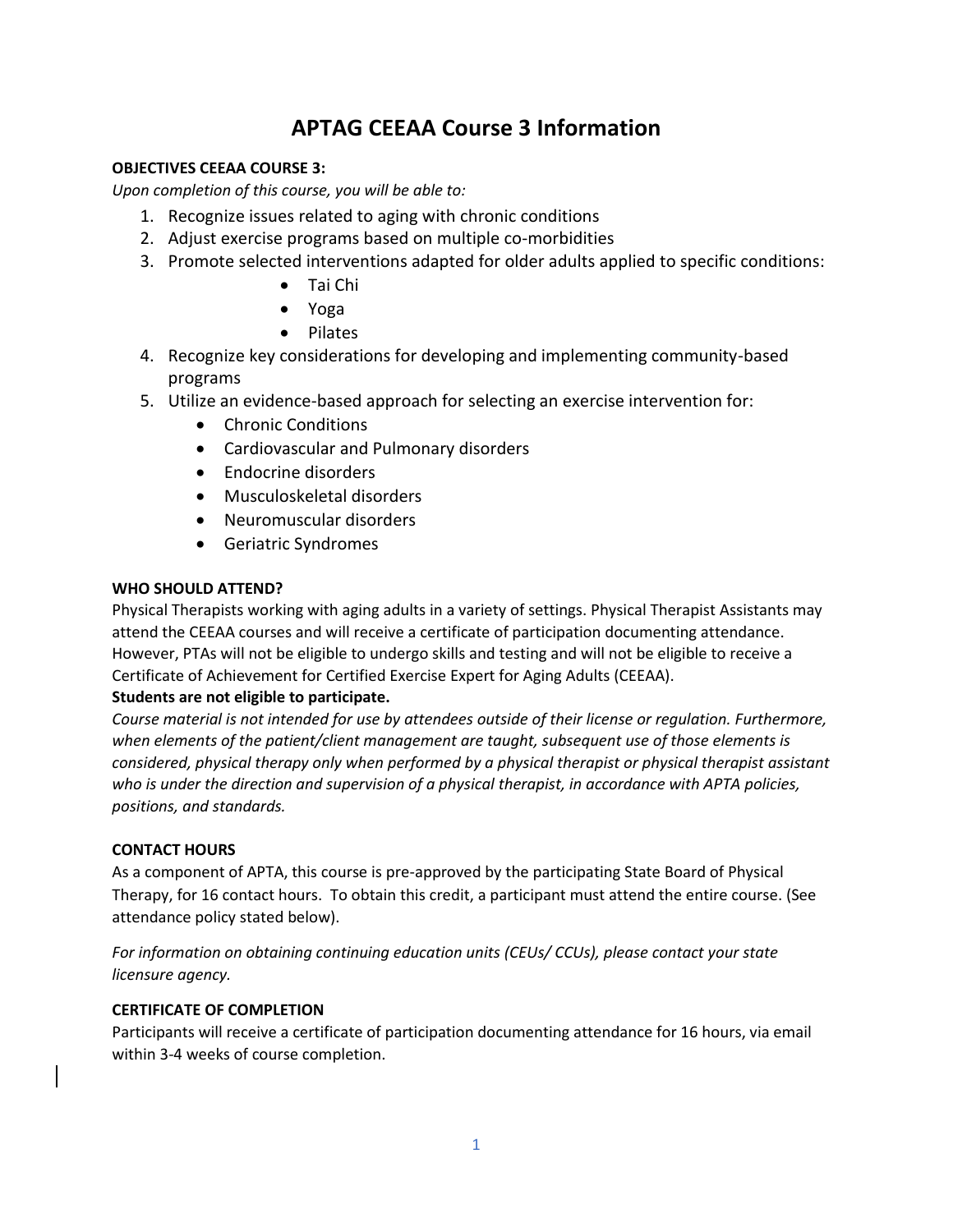## **ATTENDANCE**

In order to receive credit for attending the course, you must attend both days. If you must leave early on Sunday due to flight/travel, approval must be granted by the onsite faculty prior to leaving. Any other request for leaving the course must be approved by the course coordinator prior to the start of the course. If an emergency occurs where you must leave during the course, the hours for attending will be reduced accordingly.

## **CEEAA DESIGNATION**

**In order to achieve the designation of CEEAA, you must complete all 3 online exams within 3 months of the course and the practical exam given at either course 2 or 3 at a passing rate of 75%.** If absenteeism occurs during any of the 3 courses, arrangements MUST be made with the course coordinator on fulfilling the requirements to become a Certified Exercise Expert for the Aging Adult.

| Day 1              | <b>Schedule</b>                                                                                                                                   |
|--------------------|---------------------------------------------------------------------------------------------------------------------------------------------------|
| $7:30 - 8:00$ am   | Registration and Continental Breakfast                                                                                                            |
| $8:00 - 10:00$ am  | Multicomplex Health issues and chronic conditions/ CPG Review/ Patient<br>Priority/Exercise in acute care                                         |
| $10:00 - 10:15$ am | <b>BREAK</b>                                                                                                                                      |
| $10:15 - 12:30$ pm | Evidence-based exercise programs for specific aging populations and complementary<br>exercises related to obesity, endocrine disorders and Cancer |
| $12:30 - 1:30$ pm  | <b>LUNCH</b>                                                                                                                                      |
| $1:30 - 3:15$ pm   | Evidence-based exercise programs for specific aging populations and complementary<br>exercises (continued) related to GI/GU, fibromyalgia, COVID  |
| $3:15 - 3:30$ pm   | <b>BREAK</b>                                                                                                                                      |
| $3:30 - 5:00$ pm   | Evidence-based exercise programs for specific aging populations and complementary<br>exercises (continued) related to MusculoSkeletal Conditions  |

#### **SCHEDULE (please note times may vary and are subject to change):**

| Day 2              | <b>Schedule</b>                                                                                                                                                                               |
|--------------------|-----------------------------------------------------------------------------------------------------------------------------------------------------------------------------------------------|
| $7:00 - 7:30$ am   | <b>Continental Breakfast</b>                                                                                                                                                                  |
| 7:30 - 9:30 am     | Evidence-based exercise programs for specific aging populations and complementary<br>exercises (continued) Related to MSK and Neuro conditions                                                |
| $9:30 - 9:45$ am   | <b>BREAK</b>                                                                                                                                                                                  |
| $9:45 - 12:00$ pm  | Evidence-based exercise programs for specific aging populations and complementary<br>exercises (continued) related to Neuro, cognition and frailty                                            |
| $12:00 - 12:30$ pm | <b>LUNCH</b>                                                                                                                                                                                  |
| $12:30 - 2:00$ pm  | Evidence-based exercise programs that can be used in community or individual<br>practices for specific aging populations and complementary exercises<br>(continued) related to CVP conditions |
| $2:00 - 2:15$ pm   | <b>BREAK</b>                                                                                                                                                                                  |
| $2:15 - 4:30$ pm   | Evidence-based exercise programs for community or individual programs Equipment<br>needs, marketing, and reimbursement for exercise programs for aging                                        |

# **Attire**

Please dress comfortably: exercise clothing and athletic shoes are required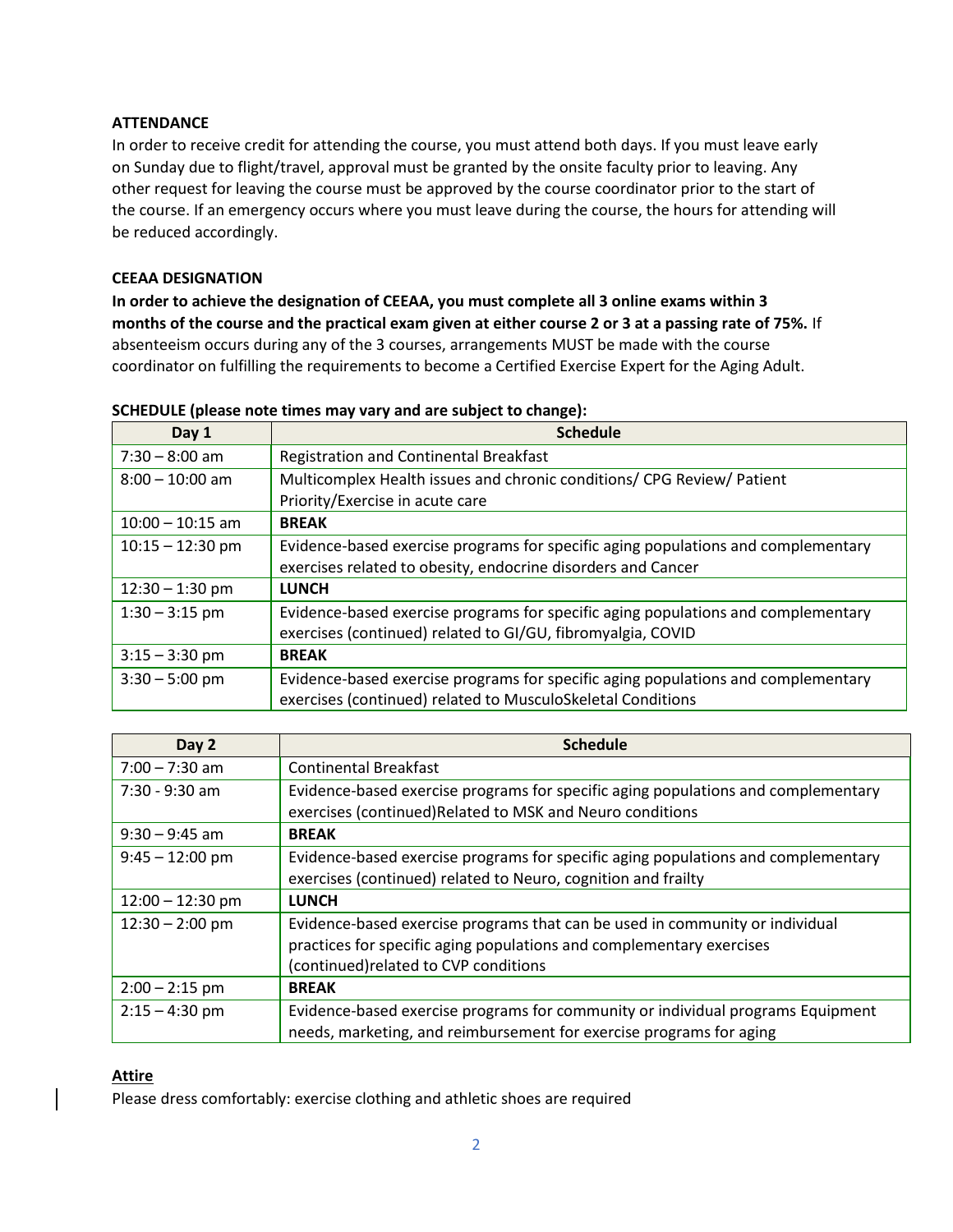# **Supplies to Bring to Course 3**

# **Participants are REQUIRED to BRING:**

- **-** Exercise Mat from Course 2
- **-** Exercise Bands from Course 2
- **-** Stretch Strap (non-elastic, rope or thin gait belt)
- **-** Sunglasses
- **OPTIONAL:** If you are driving and have access to the following, please bring and label:
	- **-** Exercise ball (55-65 cm)
	- **-** Small hand weights (1-5 pounds)
	- **-** Weighted balls (1-10 pounds)
	- **-** Ankle weights (3-12 pounds prefer style that holds up to 10 lbs with removable weights)
	- **-** Please let the APTA Geriatric Office and/or the course instructors know if you are able to bring any of this equipment

**PRACTICAL EXAM:** If you are taking your practical examination, please bring your sphygmomanometer, stethoscope, small calculator, and your lab manual from Course 1.

## **Recommendation for Course 3 ONLY**:

ACSM Exercise for Older Adults, 2014, (ISBN-13: 978-1-60913-647-5)

# **CEEAA Course Series Pre-Reading Assignments:**

## **Prior to the course 3, please review the following articles/resources (all are full text, open access): Course 3:**

• Petursdottir U, Arnadottir SA, Halldorsdottir S. Facilitators and barriers to exercising among people with osteoarthritis: a phenomenological study. Phys Ther. 2010; 90:1014-1025. Available at:

<https://academic.oup.com/ptj/article-lookup/doi/10.2522/ptj.20090217>

- Jones TE, Stephenson, KW, King, JG, et al. Sarcopenia Mechanisms and treatments. J Geriatr Phys Ther. 2009; 32:39-45. Available at: http://journals.lww.com/jgpt/Fulltext/2009/32020/Sarcopenia Mechanisms and Treatment [s.8.aspx](http://journals.lww.com/jgpt/Fulltext/2009/32020/Sarcopenia___Mechanisms_and_Treatments.8.aspx)
- Shubert, TE. Evidence-based exercise prescription for balance and falls prevention: a current review of the literature. J Geriatr Phys Ther. 2011; 34:100-108. Available at: http://journals.lww.com/jgpt/Fulltext/2011/07000/Evidence\_Based\_Exercise\_Prescription\_for [Balance.2.aspx](http://journals.lww.com/jgpt/Fulltext/2011/07000/Evidence_Based_Exercise_Prescription_for_Balance.2.aspx)
- National Center for Injury Prevention and Control. Preventing Falls: A Guide to Implementing Effective Community-based Fall Prevention Programs. 2nd ed. Atlanta, GA: Centers for Disease Control and Prevention, 2015. Available at: <http://www.cdc.gov/homeandrecreationalsafety/pdf/falls/fallpreventionguide-2015-a.pdf>
- Please access the CPG site and review the CPG on many of the topics related to aging adults that include (but not limited to) THA, TKA, Osteoporosis, Falls, Parkinson disease, Vestibular, MS, and more coming everyday. This can be found at: [https://www.apta.org/patient-care/evidence](https://www.apta.org/patient-care/evidence-based-practice-resources/cpgs)[based-practice-resources/cpgs](https://www.apta.org/patient-care/evidence-based-practice-resources/cpgs)